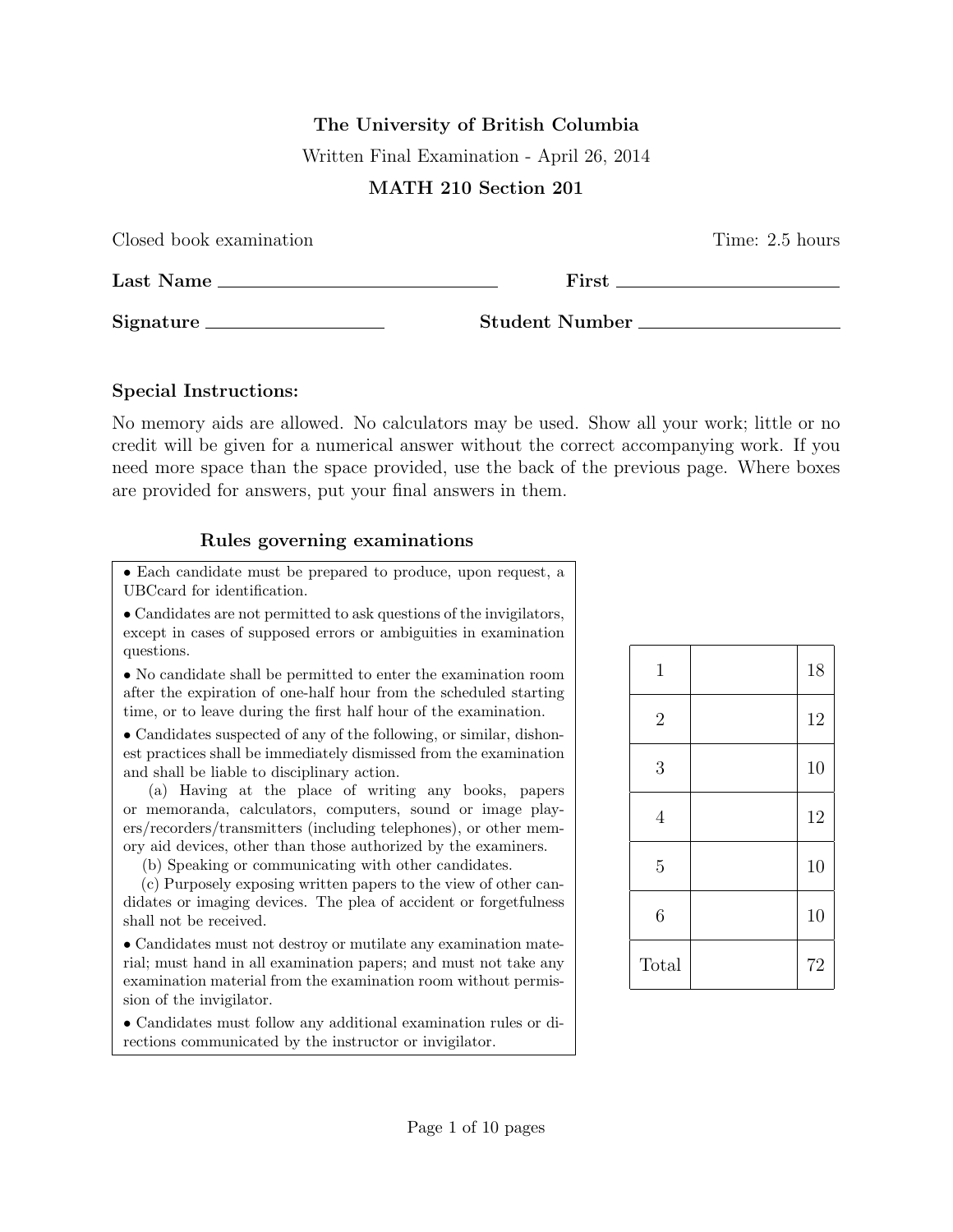[18] 1. True/False Questions. For each of the questions below, answer whether they are True (T) or False (F) in the answer box provided. Each question is worth 2 marks. You MUST provide an explanation to get full credit, and you will not receive ANY credit if the reasoning is incorrect.

(a) A negative definite symmetric matrix A has no nontrivial vectors such that  $A\mathbf{x} = \mathbf{0}$ .



(b) The following system

$$
\frac{du}{dt} = v
$$

$$
\frac{dv}{dt} = 4u^3v - \sin u + 3
$$

is equivalent to the problem  $x'' - 4x^3x' + \sin(x) = 3$  where ' indicates differentiation with respect to t.



(c) I have a box of objects composed of 3 different shapes and each is 1 of 3 colours. Let  $A$  be the event of pulling a square and  $B$  be the event of pulling a blue object. The probability of pulling a square object or a blue object is

$$
P(A \cup B) = P(A) + P(B).
$$

Answer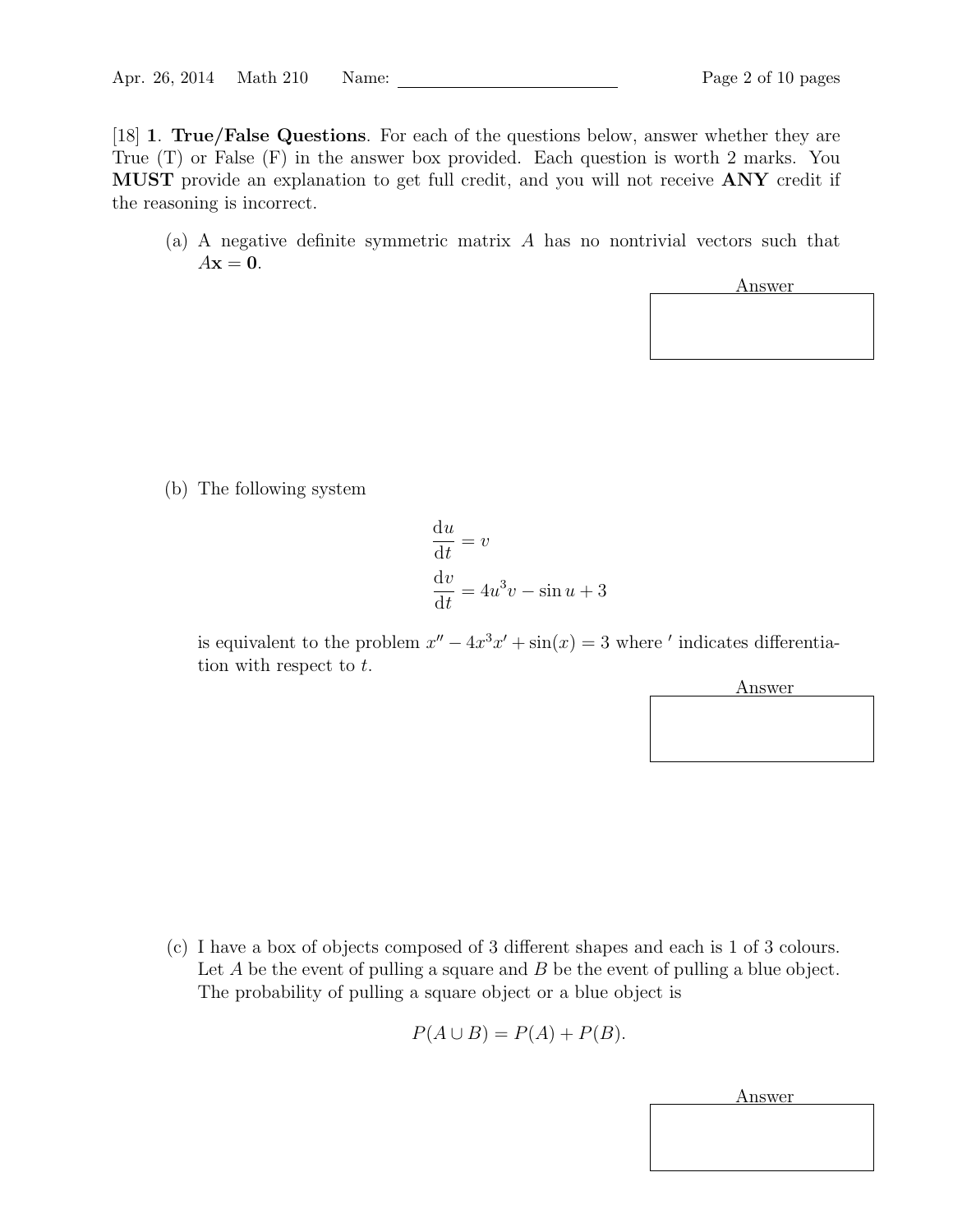Apr. 26, 2014 Math 210 Name: 2014 Math 210 Name: Page 3 of 10 pages

(d) The identity

$$
\cos(x) \ge 1 - \frac{x^2}{2}
$$



(e) A function  $g(x)$  has the following properties

$$
g(1) = 3
$$
,  $g(2) = 3$ ,  $g(3) = 7$ ,  $g(7) = 2$ 

and therefore  $x = 2$  is a period-3 orbit of the map  $x_{n+1} = g(x_n)$ .



(f) A student claims that they wrote a Newton's method code for solving  $f(x) =$  $cos(x) + 2$  and gets a root converging in 5 iterations. The student's claims are

Answer

holds on  $x \in \left[-\frac{\pi}{2}\right]$  $\frac{\pi}{2}$ ,  $\frac{\pi}{2}$  $\frac{\pi}{2}$ .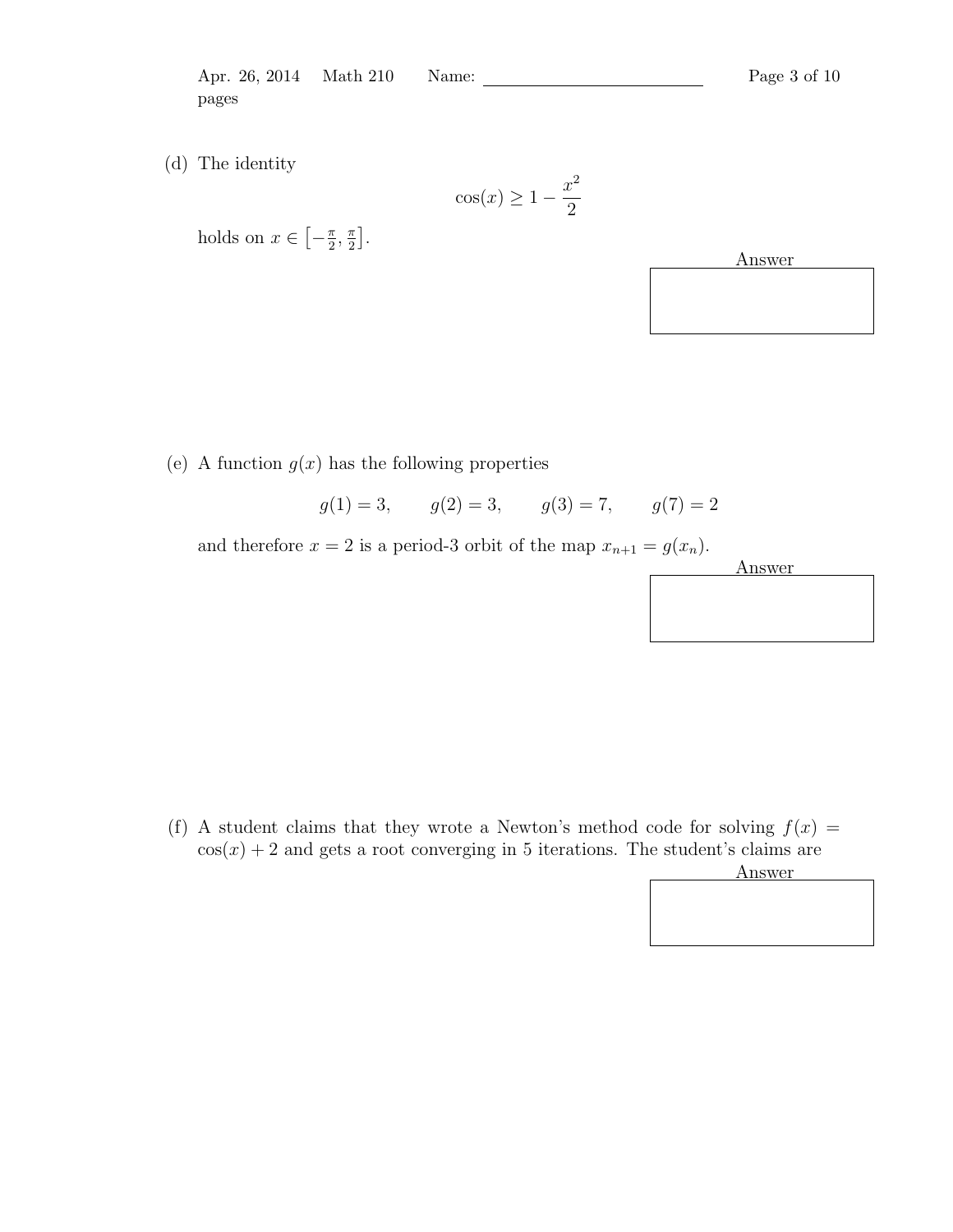Apr. 26, 2014 Math 210 Name: Page 4 of 10 pages

(g) The equation

has energy  $E = \frac{1}{2}$  $\frac{1}{2}\dot{u}^2 + \sin u - u\cos u.$ 

Answer

(h) A scalar iterative map

$$
x_{n+1} = g(x_n)
$$

 $\ddot{u} + \sin u = 0$ 

has a fixed point  $x = x^*$  such that  $g'(x^*) = -4$ . This fixed point is unstable.



(i) The function  $f(x) = x + \sec(x)$  satisfies  $f(1) > 0$  and  $f(2) < 0$ . Therefore the bisection method guarantees that a root will be found on  $x \in [1, 2]$ .

Answer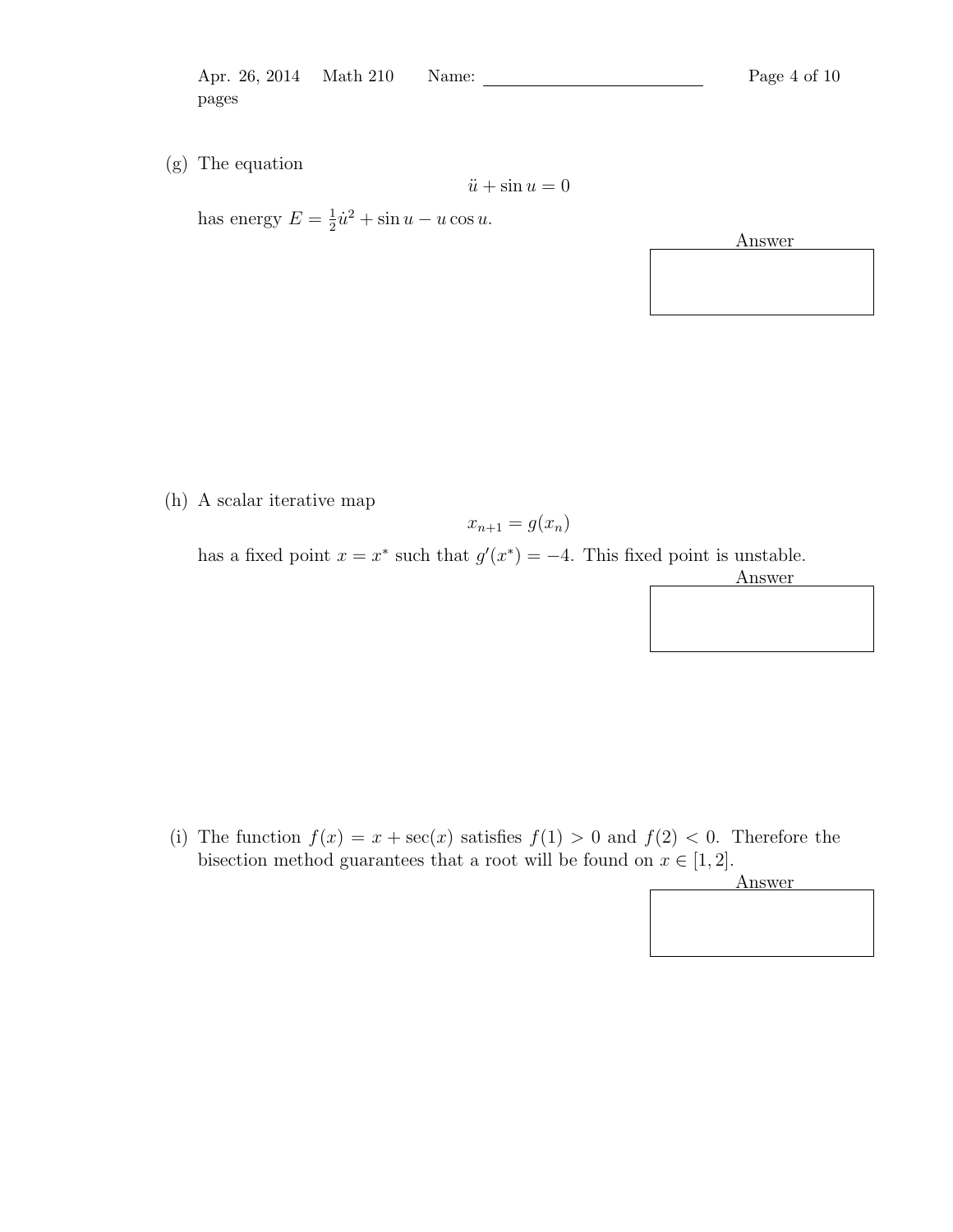- [12] 2. In class we talked about how the only value of  $\ln(A)$  that we know analytically is  $A = 1$  but often we need to know other values.
	- (a) [4] Use Newton's Method to write the scalar iterative map to solve  $x = \ln(A)$  for any  $A > 0$ . *Hint*: First write the problem as a root finding problem in terms of exponentials.

(b) [4] Define  $e_n = x_n - \ln(A)$  to be the error between the Newton iterate and the true value. Write an expression for  $e_{n+1}$  that only depends on  $e_n$  and constants.

(c) [4] If the error is small, determine the convergence order p for the error, i.e. if  $e_{n+1} \approx e_n^3$ then the convergence order is  $p = 3$ .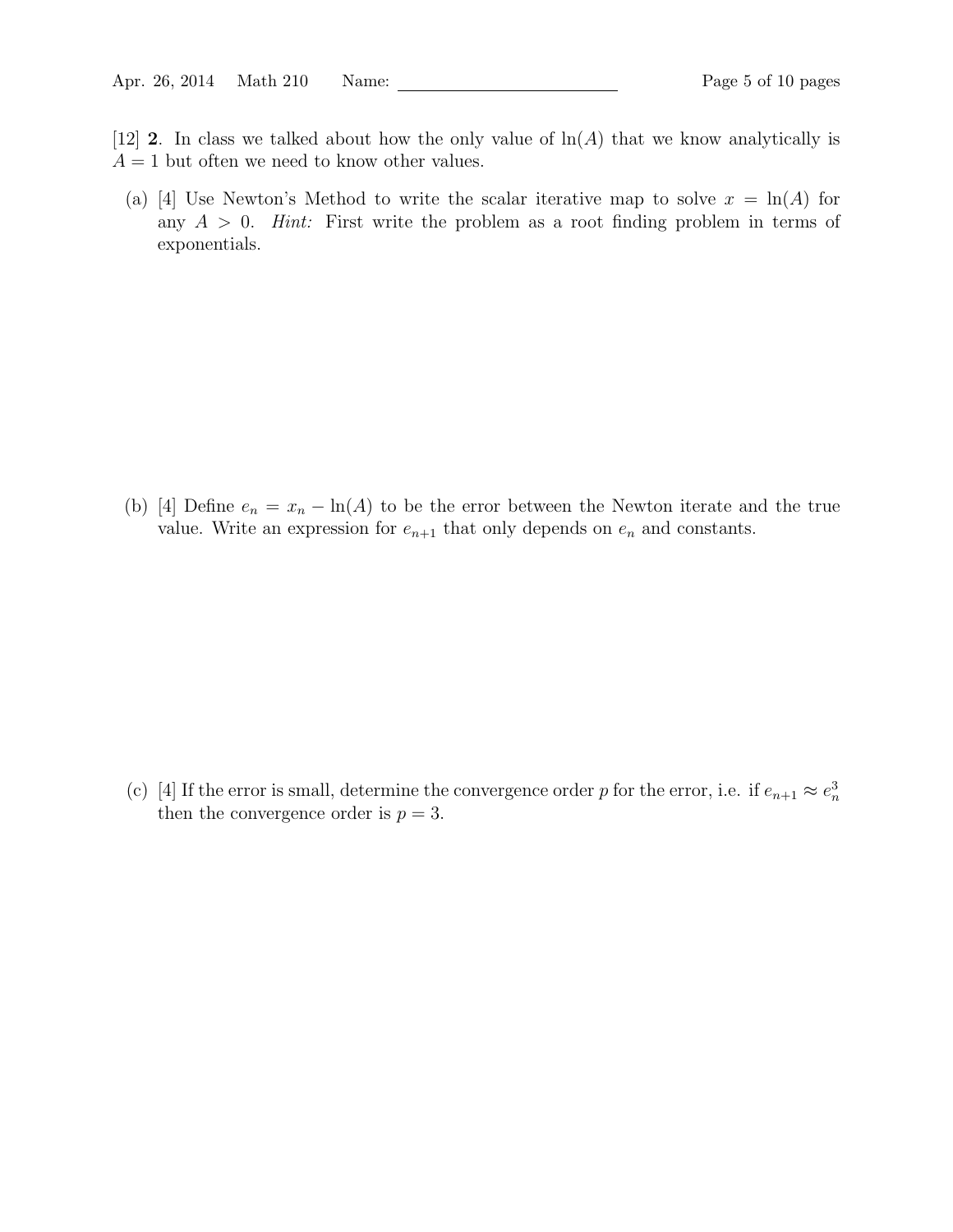[10] 3. Consider the vector iterative map

$$
x_{n+1} = y_n - x_n
$$
  

$$
y_{n+1} = 2(x_n y_n - \cos(x_n - 1))
$$

- (a) [1] Which of the following two points is a fixed point to this system:  $(1, 1)$ ,  $(1, 2)$  or both?
- (b) [8] Find a matrix M and numbers a and b such that  $J = M^{-1} \mathbb{J}M$  has the form

$$
J = \begin{bmatrix} a & 0 \\ 0 & b \end{bmatrix} \tag{1}
$$

where  $\mathbb J$  is the Jacobian evaluated at the fixed point(s).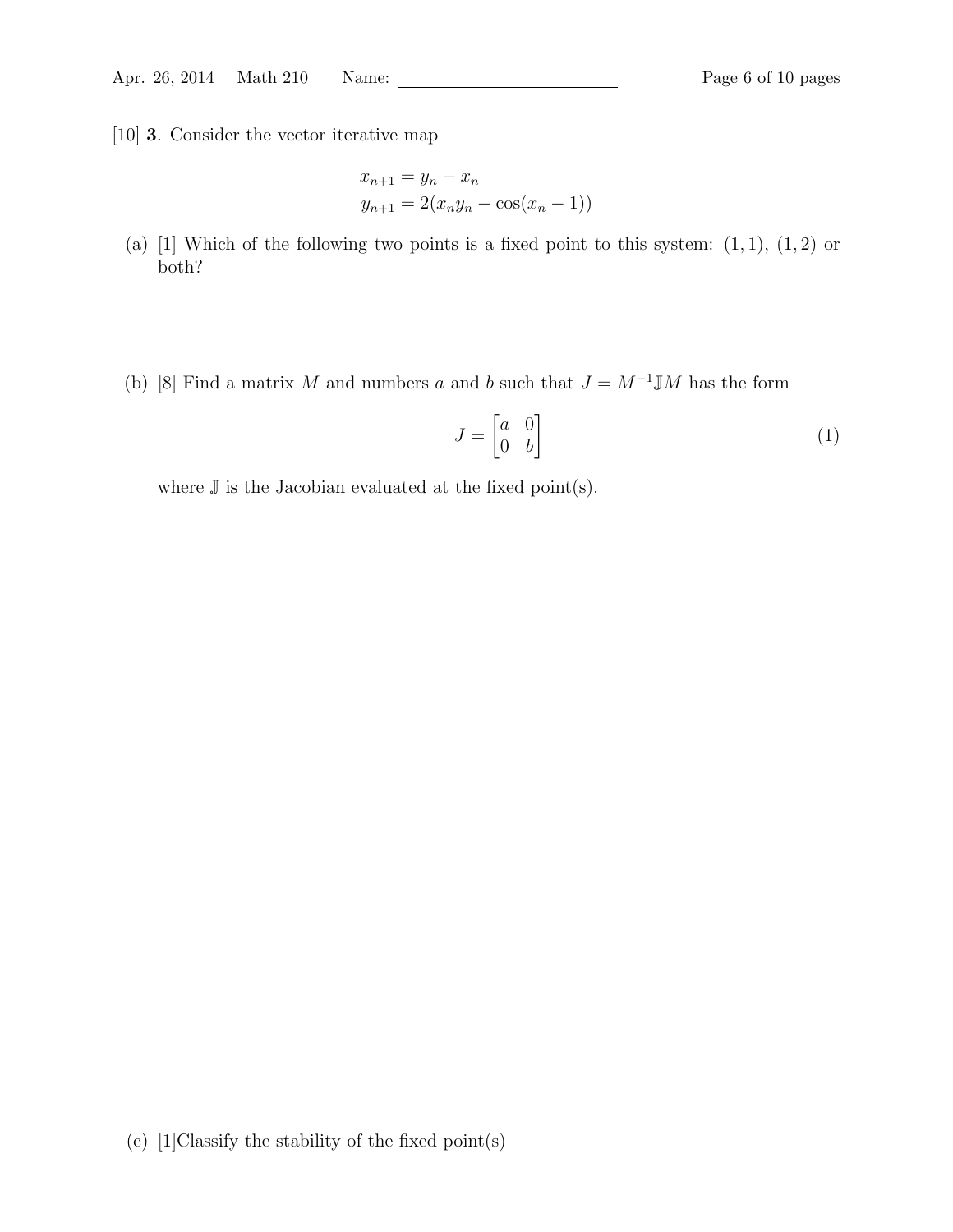[12] 4. Consider two kids playing a video game where their evil wizard characters take turns shooting magic at each other. Player 1 goes first and has a character that can win the game by knocking player 2's character out with a spell that works 2/5 of the time. Player 2 has a character that can win the game by knocking player 1 character's out with a spell that works 4/7 of the time.

(a) [4] Set up the Markov matrix corresponding to this game

(b) [4] What is the probability that someone wins the game after each player has had their first turn?

(c) [4] Let the state vector  $x_i$  be the state after turn i of the game. Using entries of state vector(s), how would we compute  $q_3$ , the probability that **player 2** wins exactly on their third turn? Hint: Player 2's third turn is not necessarily the third turn of the game.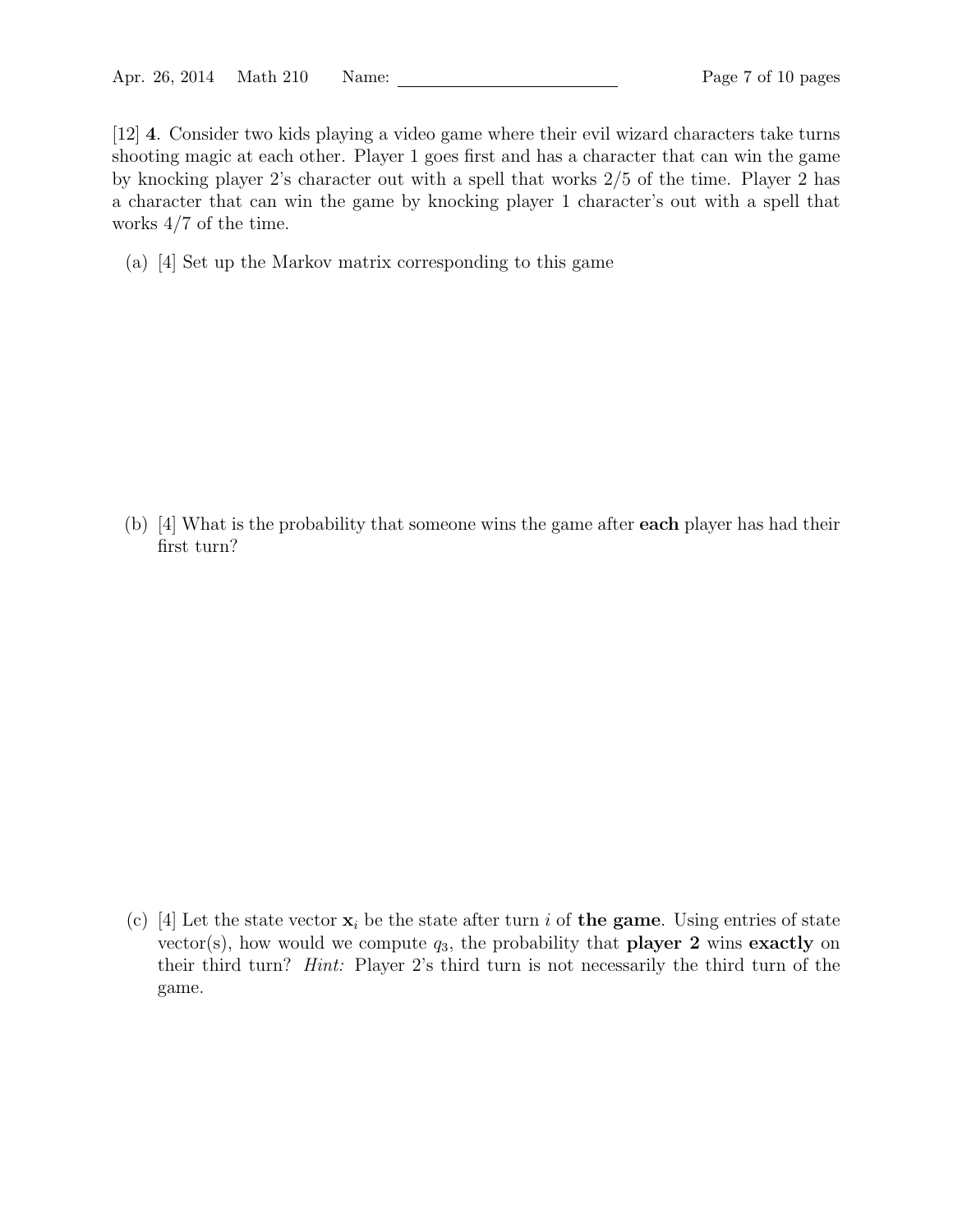[10] 5. Consider the system

$$
\frac{du}{dt} = f(u, v), \t u(0) = u_0
$$
  

$$
\frac{dv}{dt} = g(u, v), \t v(0) = v_0
$$

(a) [4] Find an expression for  $\frac{d^2u}{dt^2}$  $rac{\mathrm{d}^2 u}{\mathrm{d}t^2}$  and  $rac{\mathrm{d}^2 v}{\mathrm{d}t^2}$  $\frac{d^2 v}{dt^2}$  involving only f, g, and its partial derivatives.

(b) [6] Develop a second order time-stepping method for approximating the solution  $(u(ik),v(ik))$ where  $k$  is a predetermined time step and  $i$  is an integer. Note: The **method** is second order, not the local truncation error.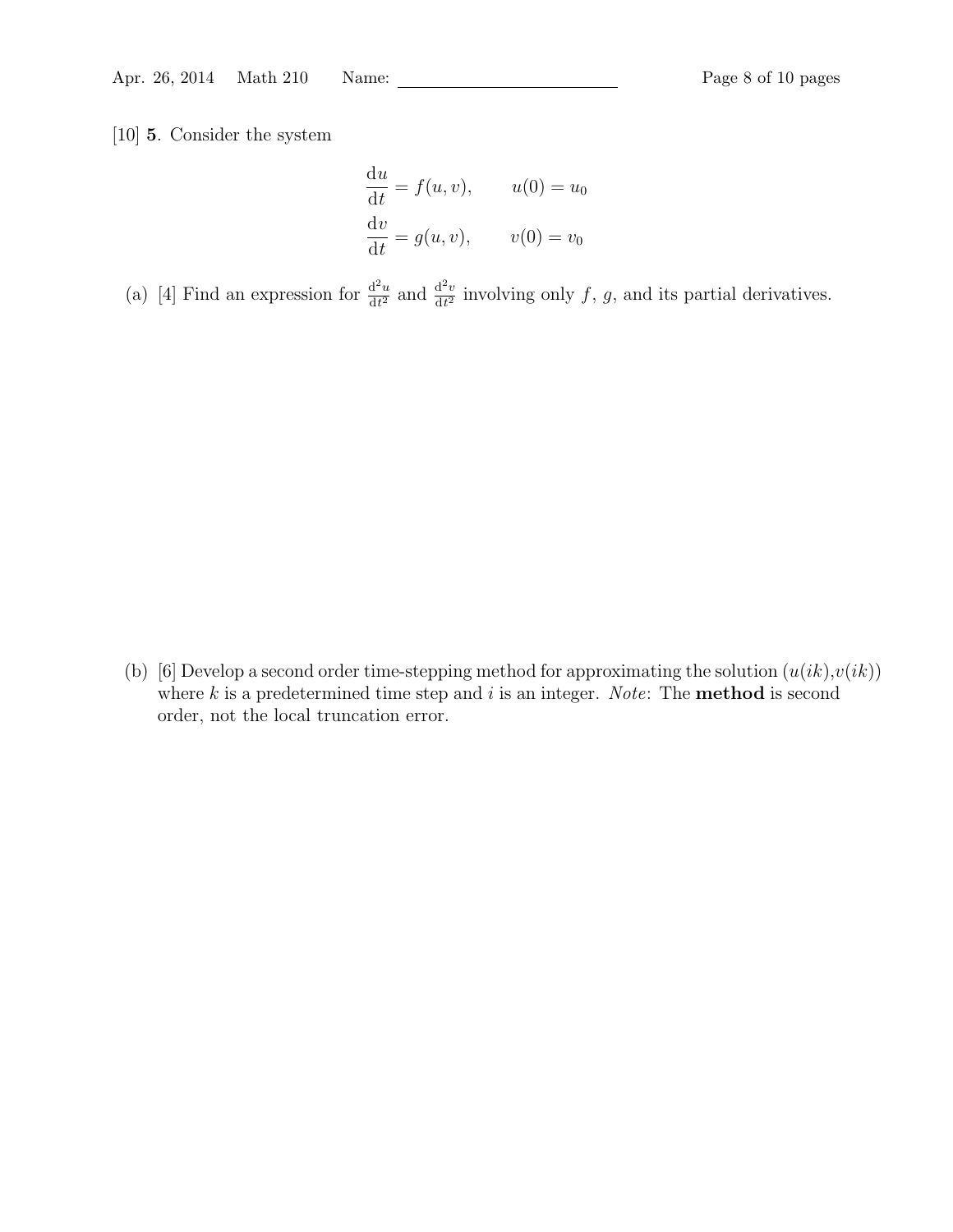[10] 6. Consider an object of mass  $m_1 = 3$  at  $\mathbf{x}_1 = (1,0)$  and an object of mass  $m_2 = 1$  at  $x_2 = (1, 2).$ 

(a) [2] Find the centre of mass of these objects.

(b) [8] After a while, a force field is turned on causing the first object to move. This motion is described by

| $\ddot{x}_1 - 3\dot{x}_1 = 1 - x_1,$ | $x_1(0)=1$   | $\dot{x}_1(0) = 0$ |
|--------------------------------------|--------------|--------------------|
| $\ddot{y}_1 - 3\dot{y}_1 = 2 - y_1,$ | $y_1(0) = 0$ | $\dot{y}_1(0) = 0$ |

where  $x_1(t)$  and  $y_1(t)$  are the x and y coordinates of the first object respectively. Write this as a system of first order equations.